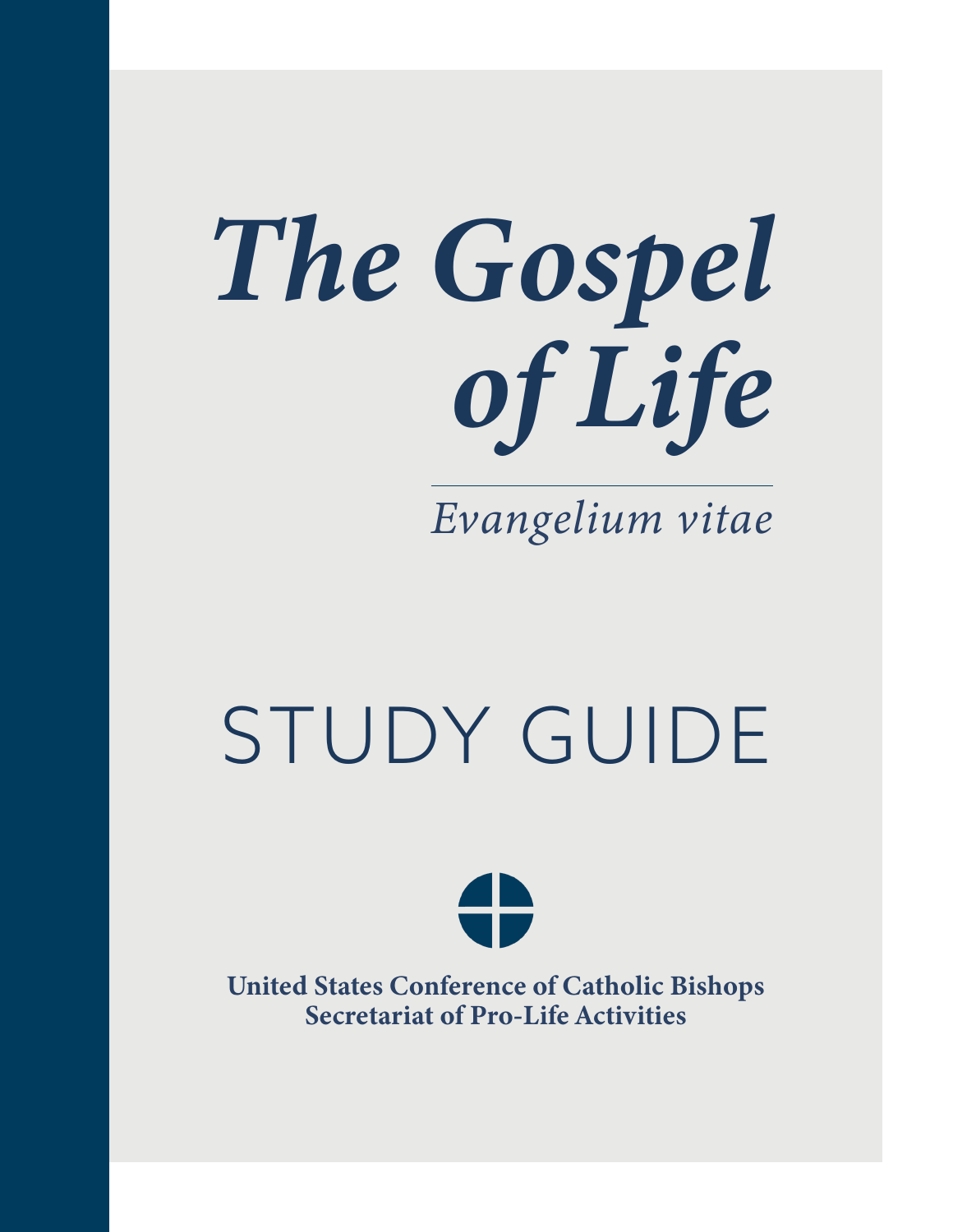# **CONTENTS**

| HOW TO USE THIS STUDY GUIDE  4     |  |
|------------------------------------|--|
|                                    |  |
|                                    |  |
|                                    |  |
| SESSION ONE: INTRODUCTION  8       |  |
|                                    |  |
|                                    |  |
| <b>SESSION FOUR: CHAPTER 3  14</b> |  |
|                                    |  |
|                                    |  |

Excerpts from *Evangelium vitae*, © 1995, Libreria Editrice Vaticana. Used with permission. All rights reserved. Scripture texts in this work are taken from the *New American Bible, revised edition* © 2010, 1991, 1986, 1970 Confraternity of Christian Doctrine, Washington, D.C. and are used by permission of the copyright owner. Used with permission. All rights reserved. iStock.com/ Rawpixel. Used with permission. All rights reserved.

Copyright © 2020, United States Conference of Catholic Bishops, Washington, D.C. All rights reserved.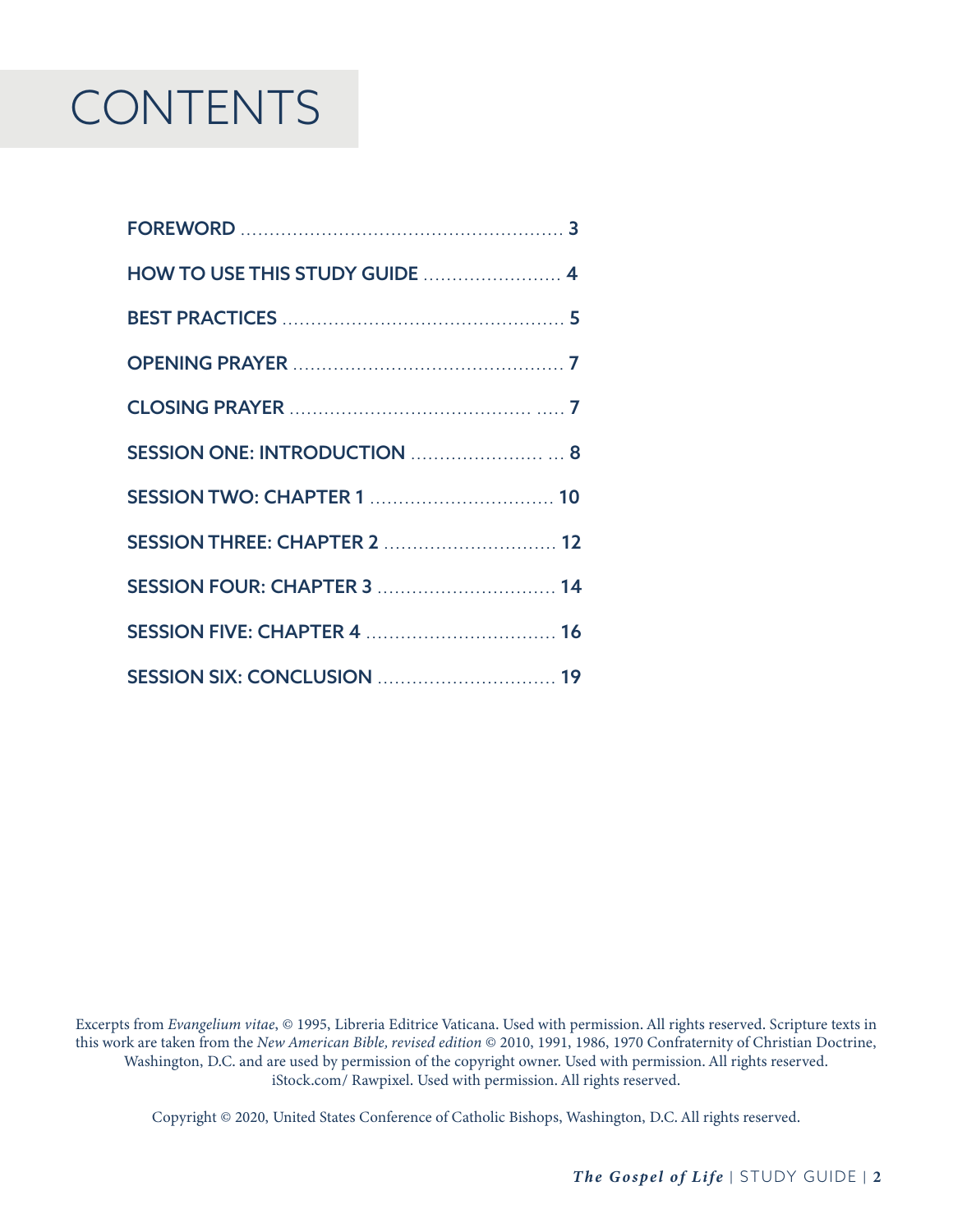### FOREWORD

Imagine being born into a village located in a jungle, and growing up under the care of people who do not see a path through; moreover, the jungle is changing daily, thickening. Paths which used to provide safe passage are no longer trusted, and the guides who relied on them are no longer around.

And then a person arrives who steadily sees, looks into your eyes and soul, and says, "The jungle is dark, but you can bear more light in it than you think. Come, let's go this way. This way is sure. It is *the* way. Illumined by the truth. Ending in life. It is THROUGH the jungle, not outside of it, that your adventure of life is to be lived, but guided by a light which is not of the jungle itself."

That was what it was like to be coming of age in the late 70s and early 80s. The Cold War had us learning as little boys and girls what nuclear attack would mean, and how to shelter under our desks. The Sexual Revolution was bent on forming us in its image, as little centers of autonomous sexual pleasure, the path for safety guarded by contraception and the legality of abortion. And it turns out that contraception and abortion protected the human person from the ravages of the jungle about as well as the school desk would fare in the face of a nuclear blast.

And the guide? That is what it was like, and still is like, to experience Pope St. John Paul II. Even through his writing.

John Paul II's encyclical *Evangelium vitae* (*The Gospel of Life*) remains a relevant and sure guide, filled with the voice and Christ-filled confidence of a pope we call "Great." This encyclical on the importance of every human life and of protecting human dignity—especially through the protection of human life—helps guide readers to experience the courage, joy, and clarity of this great teacher and compassionate spiritual father.

Through it, we can find paths through the culture of death, the Valley of the Shadow of Death in the world today, to a culture of life, in which each of us has a part to play.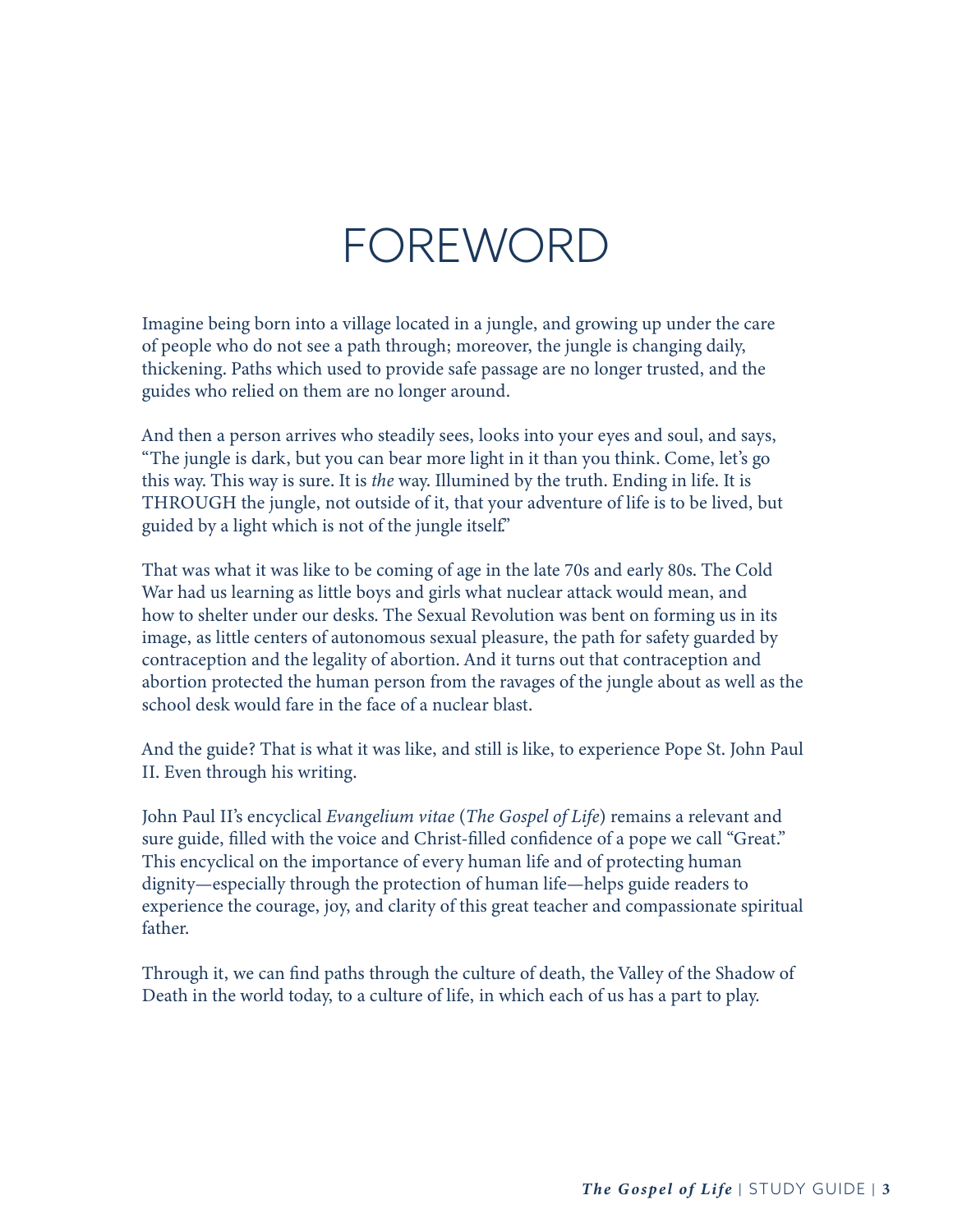# HOW TO USE THIS STUDY GUIDE

This study guide is designed to be used in small or large group settings to discuss and reflect on the papal encyclical, *Evangelium vitae* (*The Gospel of Life*). It can be used in conjunction with either the "*The Gospel of Life:* Compendium" or with the full encyclical text. This study guide provides scripture passages, prayers, and discussion questions to help participants reflect more deeply on *The Gospel of Life* and its central themes and teachings.

We recommend meeting once a week, or once every other week for 60 to 90 minutes. This study guide is divided into six sessions, and each session follows the same basic format:

- ◆ OPENING PRAYER
- ◆ REVIEW / SUMMARY
- ◆ SCRIPTURE READING
- $\blacklozenge$  DISCUSSION QUESTIONS
- ◆ CLOSING PRAYER
- $\triangle$  ANNOUNCEMENTS

Participants are expected to come to each session having already read the designated material for that gathering. The study guide is ideal for use in parish ministry studies, diocesan or parish pro-life meetings, high school theology classes, youth or young adult book studies, adult faith formation series, Catholic book clubs, and more! And while specifically designed to help facilitate group studies, individuals can also use this tool on their own to increase their understanding of the text and make real-life connections.

We encourage you to adapt this tool to best serve your needs and those of your particular group or community. While a basic framework is provided, you can make adjustments as necessary. For example, instead of having all participants read the material in advance, you can choose to meet for 90 minutes and read the designated sections from the "*The Gospel of Life:* Compendium" together. If distance or other factors prevent you from meeting in person, consider meeting via video chat. Perhaps in addition to the closing prayer, you could also invite members to offer personal prayer intentions, as well. Feel free to customize this study to make it the most helpful for your particular group.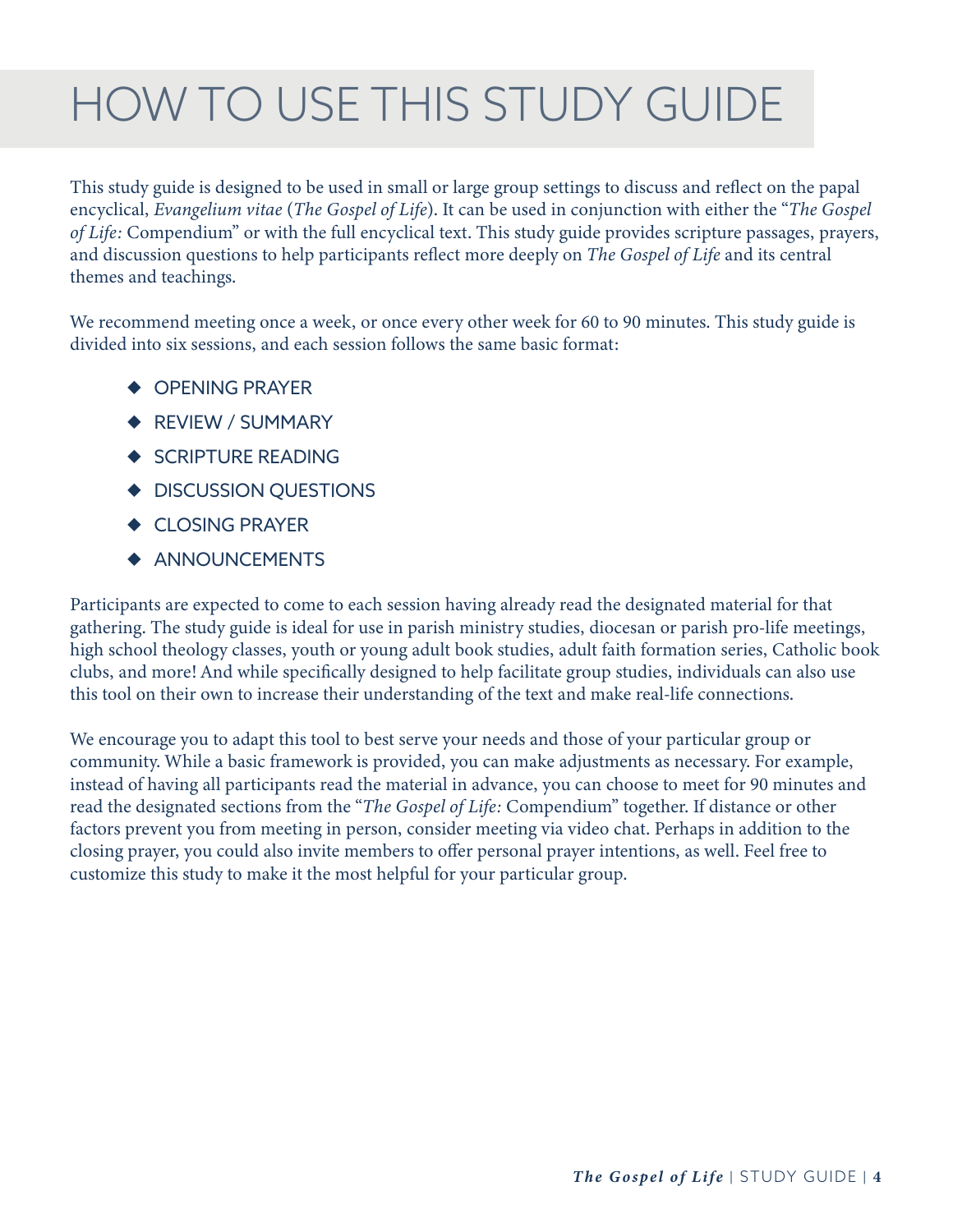# BEST PRACTICES

*While we encourage you to adapt this study as needed, some basic best practices are provided to help guide you.*

#### **THE DESIGNATE A FACILITATOR.**

One person should be selected as the "leader" of your group study. This person helps facilitate discussion, keeps the session on topic, sends reminders to group members, makes announcements, and completes any other tasks needed to make the study meaningful and fruitful for all participants.

#### ◆ PRACTICE HOSPITALITY.

Take steps to make everyone to feel welcome and comfortable. Greet group members as they arrive and try to anticipate any specific needs as best you can. For example, if you're meeting in person, help them find a place to set down their coats or purses. Have pens and paper available for those who might like to take notes. Simple gestures such as this extend a sense of hospitality and welcome. If your meeting space allows for it and you have the resources, consider making light refreshments available. Perhaps group members would want to take turns bringing in something to share. While refreshments certainly aren't necessary, having coffee, sodas, or juice and light snacks can make your time together even more enjoyable.

#### ◆ BUILD RELATIONSHIPS.

Make a point to get to know one another and build relationships. At your first gathering, have everyone introduce and share a little about themselves. As you continue to meet, consider having an opening "ice breaker" in which all members take turns answering a new question. For example, maybe you want to start your gathering by asking each person to share a "rose" and "thorn" from their week: some blessing or exciting news and a challenge or something they would like prayers for. You can also do fun questions like: *What place would you most like to visit and why*? *What's your favorite movie? What food could you not live without?* And so on.

#### $\blacklozenge$  BEGIN AND END ON TIME.

We recommend that you keep your sessions to 60 or 90 minutes. Whichever length you choose, be sure to keep the gathering running on time out of respect for all participants. While some members may want to chat before or after the specified meeting time, be sure to keep the formal study session within the agreed upon timeframe.

#### $\blacktriangleright$  KEEP THE MEETING LOCATION CONSISTENT.

When possible, keep your meeting location consistent. This provides familiarity and reliability to group members. If the location does need to change, be sure to make announcements, send out reminders, and provide clear directions for the alternate location. You might also consider posting a sign in the usual location directing to the new location for people who might miss the message.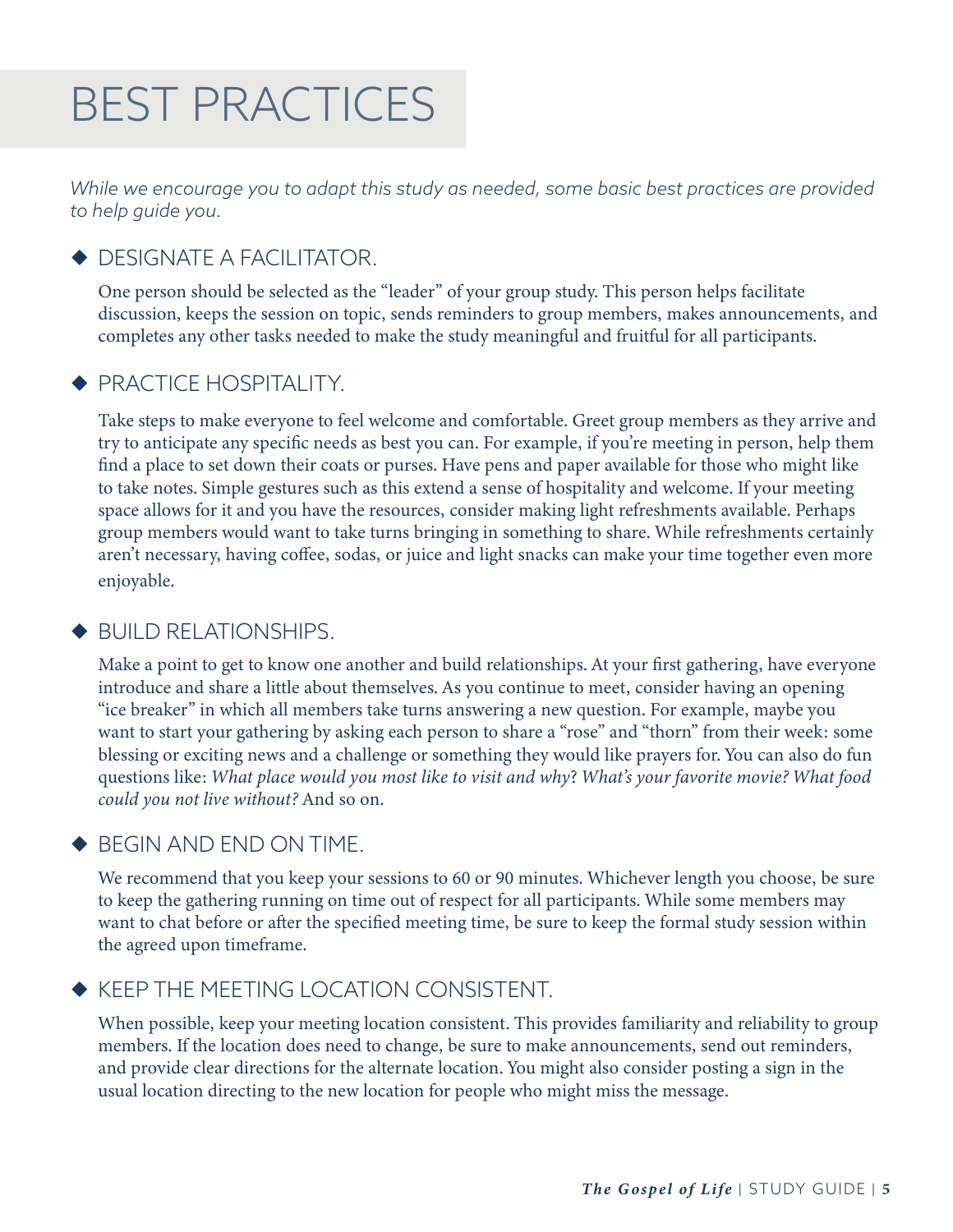#### $\blacktriangleright$  ALLOW TIME FOR SILENCE.

In a group setting, silence can often feel a little awkward or uncomfortable. But often, silence is needed to allow participants to collect their thoughts, reflect more deeply, or even gather the courage to share what is on their hearts. Silence can also help foster openness to the movement of the Holy Spirit. Explain to group members that pauses in the discussion are natural and that you'll all become more accustomed to silence throughout the study.

#### **FITHE HOLY SPIRIT LEAD.**

In addition to asking for the guidance of the Holy Spirit in the opening prayer, continue to let him lead throughout the session. For example, sometimes your group may spend more time on a particular topic or discussion question. Perhaps something specific is resonating with your group. You may not be able to get to all the discussion questions, and that is okay. Allow the Holy Spirit to help you discern what to spend more time on and when it may be best to move on to the next question.



iStock.com/Rawpixel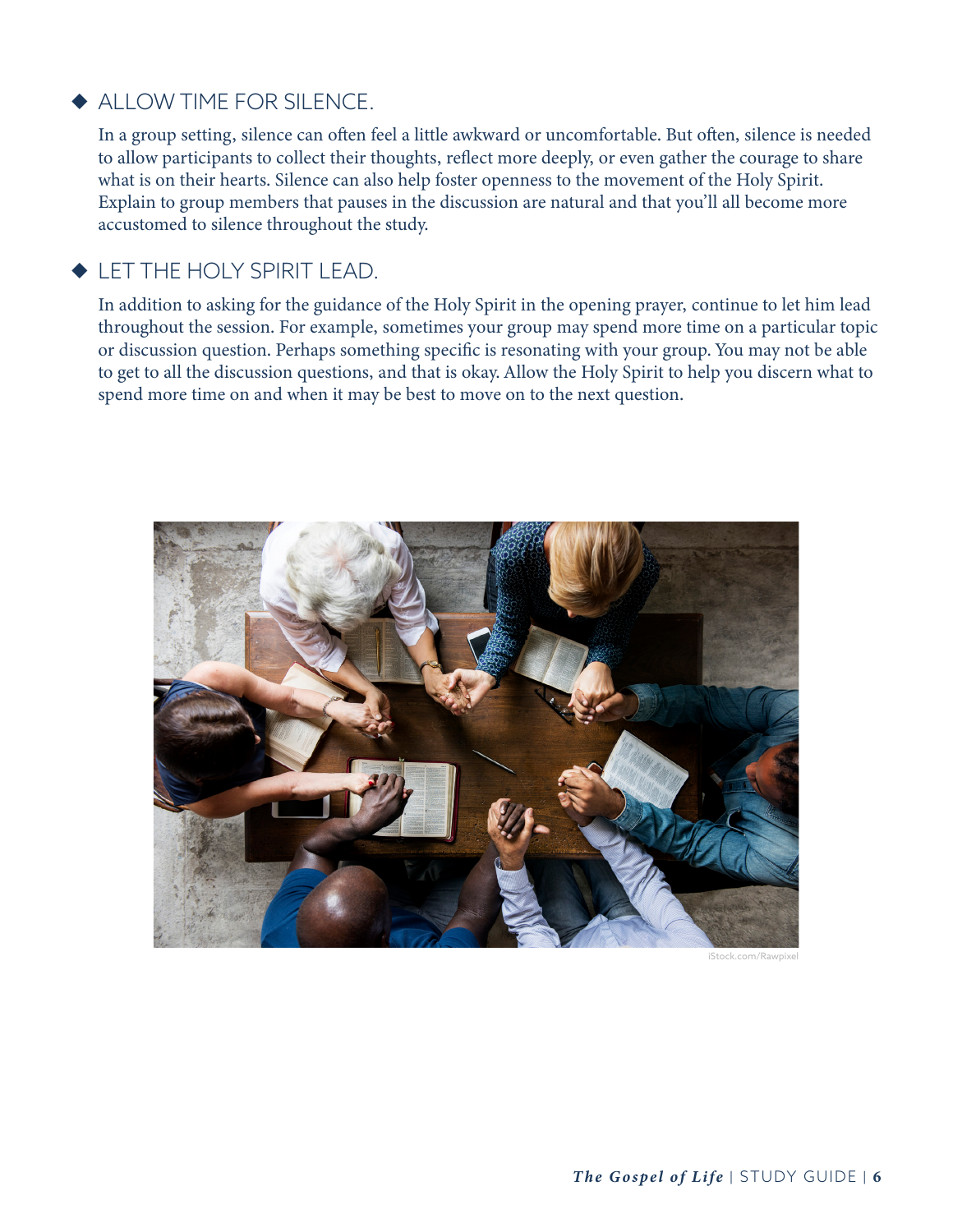### OPENING PRAYER

*To be prayed at the beginning of each session.*

Heavenly Father, As we come together to study and meditate upon *The Gospel of Life*, we ask you to send your Holy Spirit to open our hearts and minds to your truth. Grant us your wisdom and understanding as we seek a deeper appreciation for your gift of life. May our time together help us to grow in love and knowledge of you, and help us respond to your promptings. We ask this through Christ our Lord. Amen.

# CLOSING PRAYER

#### *To be prayed at the end of each session.*

#### O Mary,

bright dawn of the new world, Mother of the living, to you do we entrust the cause of life Look down, O Mother, upon the vast numbers of babies not allowed to be born, of the poor whose lives are made difficult, of men and women who are victims of brutal violence, of the elderly and the sick killed by indifference or out of misguided mercy.

Grant that all who believe in your Son may proclaim the Gospel of life with honesty and love to the people of our time.

Obtain for them the grace to accept that Gospel as a gift ever new, the joy of celebrating it with gratitude throughout their lives and the courage to bear witness to it resolutely, in order to build, together with all people of good will, the civilization of truth and love, to the praise and glory of God, the Creator and lover of life.

*Evangelium vitae* 105 © Libreria Editrice Vaticana, Vatican City. Used with permission. All rights reserved.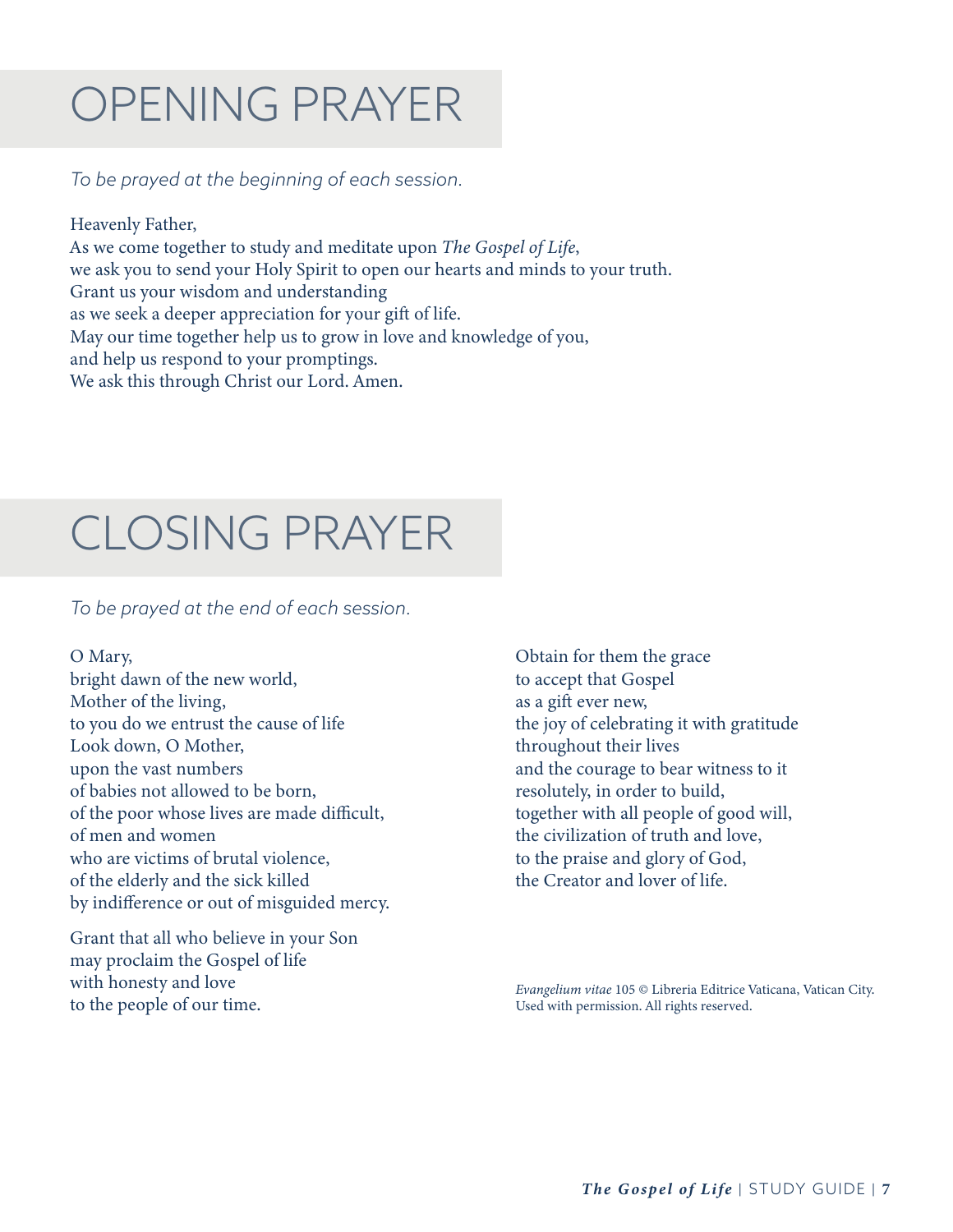# SESSION ONE

### *The Gospel of Life*: Introduction

#### READING

*Study Guide: Foreword Compendium: Background, Introduction (paragraphs 1-6)* 

#### OPENING PRAYER

*See page 7.*

#### REVIEW / SUMMARY

*Invite one person to provide a brief summary of the readings for this session. This can be the group facilitator or any member of the group.*

#### SCRIPTURE READING

*Ask one member of the group to read the following Scripture passage aloud. When he or she is finished, take a few moments to silently reflect on the Scripture passage.*

#### *John 3:16-21*

[16] For God so loved the world that he gave his only Son, so that everyone who believes in him might not perish but might have eternal life. [17] For God did not send his Son into the world to condemn the world, but that the world might be saved through him. [18] Whoever believes in him will not be condemned, but whoever does not believe has already been condemned, because he has not believed in the name of the only Son of God. [19] And this is the verdict, that the light came into the world, but people preferred darkness to light, because their works were evil. [20] For everyone who does wicked things hates the light and does not come toward the light, so that his works might not be exposed. [21] But whoever lives the truth comes to the light, so that his works may be clearly seen as done in God.

#### DISCUSSION QUESTIONS

1. What inspired you to want to read and study *The Gospel of Life*?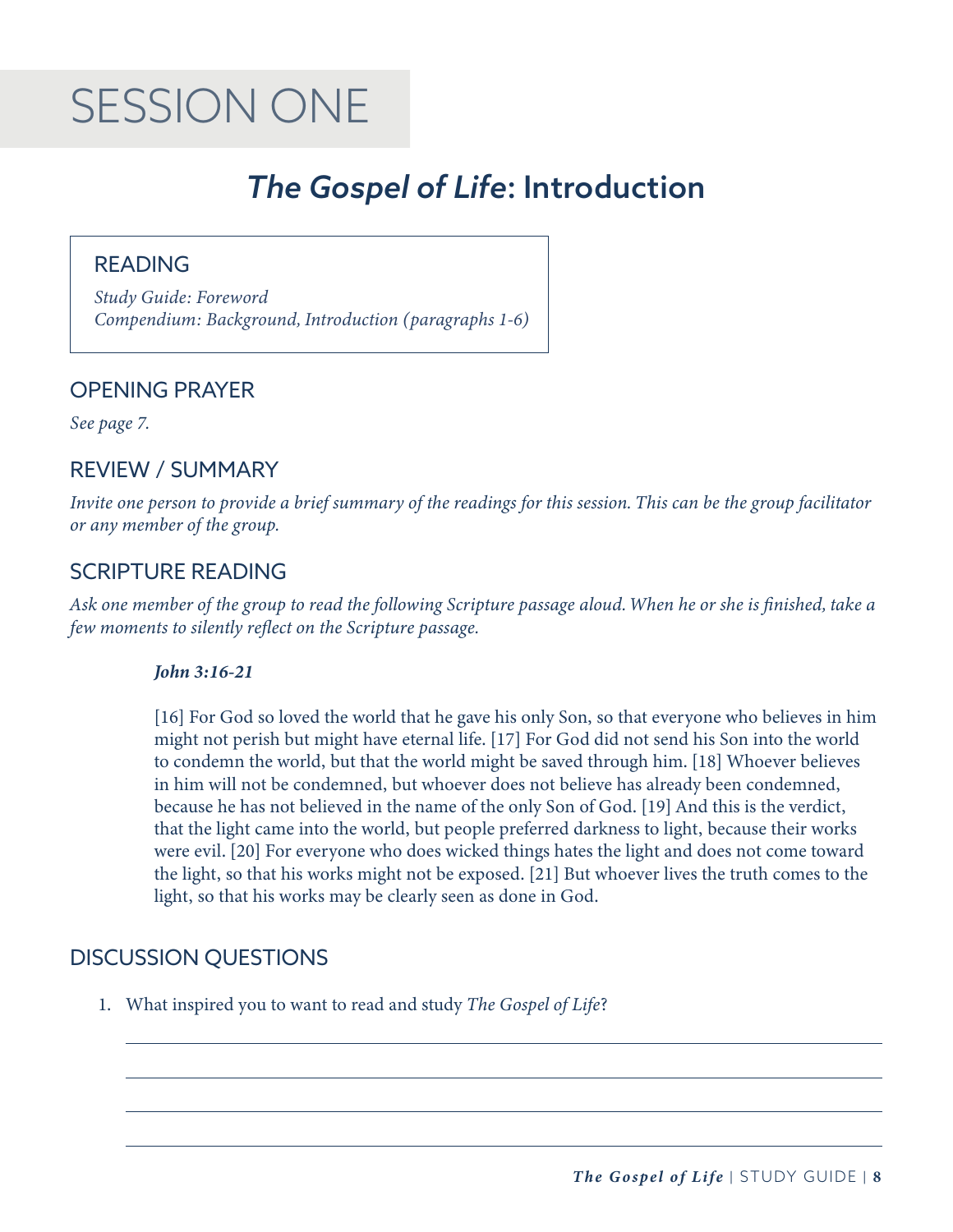2. How do you think the experiences of Pope St. John Paul II's early life may have influenced his understanding of human dignity and his decision to write this encyclical?

3. In the text we read that "*The Gospel of God's love for man, the Gospel of the dignity of the person and the Gospel of life are a single and indivisible Gospel.*" What do you think that means?

4. What are some examples of ways consciences find it difficult to distinguish between good and evil?

5. What do you think some of the characteristics would be of "an authentic civilization of truth and love"?

#### CLOSING PRAYER

*See page 7.*

- ¡ *The reading for our next session will be Chapter 1 (paragraphs #7-28).*
- ◆ *Our next meeting will be ...* [date, time, and location].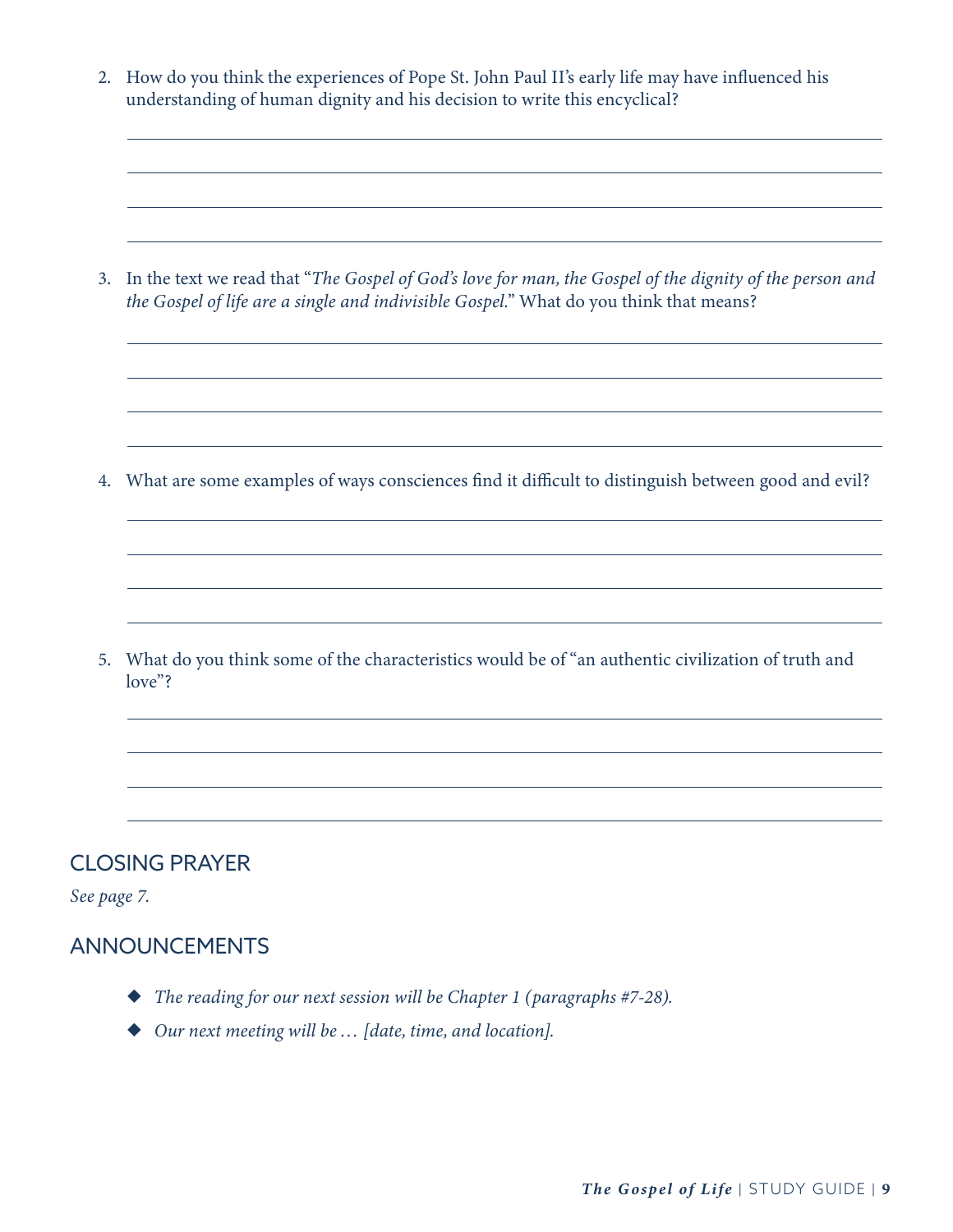

### *The Gospel of Life*: Chapter 1 Present Day Threats to Human Life

#### READING

*Chapter 1 (paragraphs #7-28)*

#### OPENING PRAYER

*See page 7.*

#### REVIEW / SUMMARY

*Invite one person to provide a brief summary of the readings for this session. This can be the group facilitator or any member of the group.*

#### SCRIPTURE READING

*Ask one member of the group to read the following Scripture passage aloud. When he or she is finished, take a few moments to silently reflect on the Scripture passage.*

#### *Genesis 4:2-16*

[2] Abel became a herder of flocks, and Cain a tiller of the ground. [3] In the course of time Cain brought an offering to the LORD from the fruit of the ground, [4] while Abel, for his part, brought the fatty portion of the firstlings of his flock. The LORD looked with favor on Abel and his offering, [5] but on Cain and his offering he did not look with favor. So Cain was very angry and dejected. [6] Then the LORD said to Cain: Why are you angry? Why are you dejected? [7] If you act rightly, you will be accepted; but if not, sin lies in wait at the door: its urge is for you, yet you can rule over it.

[8] Cain said to his brother Abel, "Let us go out in the field." When they were in the field, Cain attacked his brother Abel and killed him. [9] Then the LORD asked Cain, Where is your brother Abel? He answered, "I do not know. Am I my brother's keeper?" [10] God then said: What have you done? Your brother's blood cries out to me from the ground! [11] Now you are banned from the ground that opened its mouth to receive your brother's blood from your hand. [12] If you till the ground, it shall no longer give you its produce. You shall become a constant wanderer on the earth. [13] Cain said to the LORD: "My punishment is too great to bear. [14] Look, you have now banished me from the ground. I must avoid you and be a constant wanderer on the earth. Anyone may kill me at sight." [15] Not so! the LORD said to him. If anyone kills Cain, Cain shall be avenged seven times. So the LORD put a mark on Cain, so that no one would kill him at sight. [16] Cain then left the LORD's presence and settled in the land of Nod, east of Eden.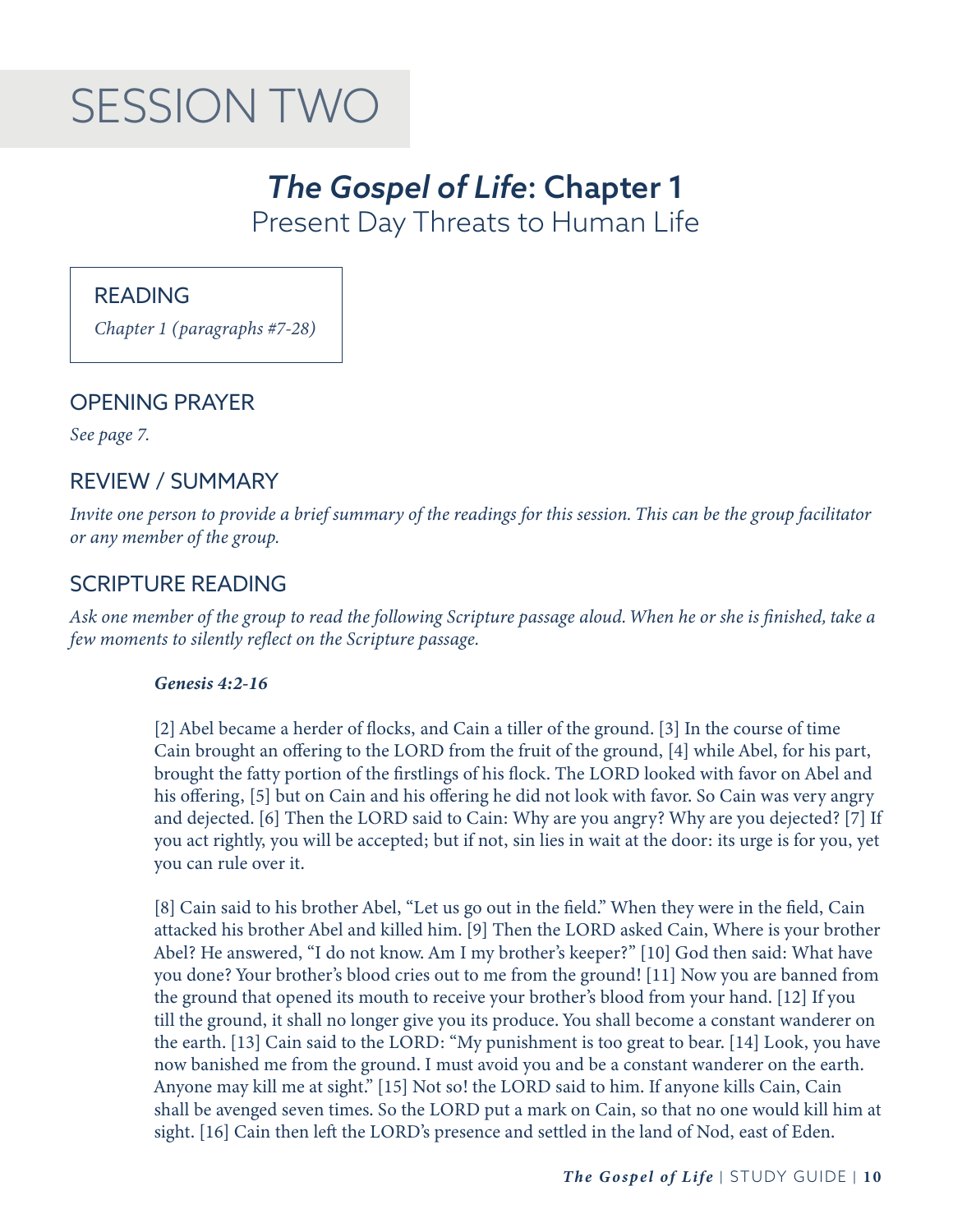#### DISCUSSION QUESTIONS

|  | 1. What does it mean that contraception and abortion are "fruits of the same tree"? |  |  |  |
|--|-------------------------------------------------------------------------------------|--|--|--|
|--|-------------------------------------------------------------------------------------|--|--|--|

2. Why do you think our society views suffering as meaningless? How does a Christian understanding of suffering counter such views?

3. Why is euthanasia a misguided response to suffering?

- 4. What does Pope St. John Paul II mean when he writes about the "eclipse of the sense of God and of man?" How does this contribute to confusion between good and evil, precisely in relation to human life?
- 5. Pope St. John Paul II provides a number of positive signs even amidst a culture of death. What are some that you have personally witnessed which contribute to the building of a "civilization of love and life"?

#### CLOSING PRAYER

*See page 7.*

- ¡ *The reading for our next session will be Chapter 2 (paragraphs #29-51).*
- ◆ *Our next meeting will be ...* [date, time, and location].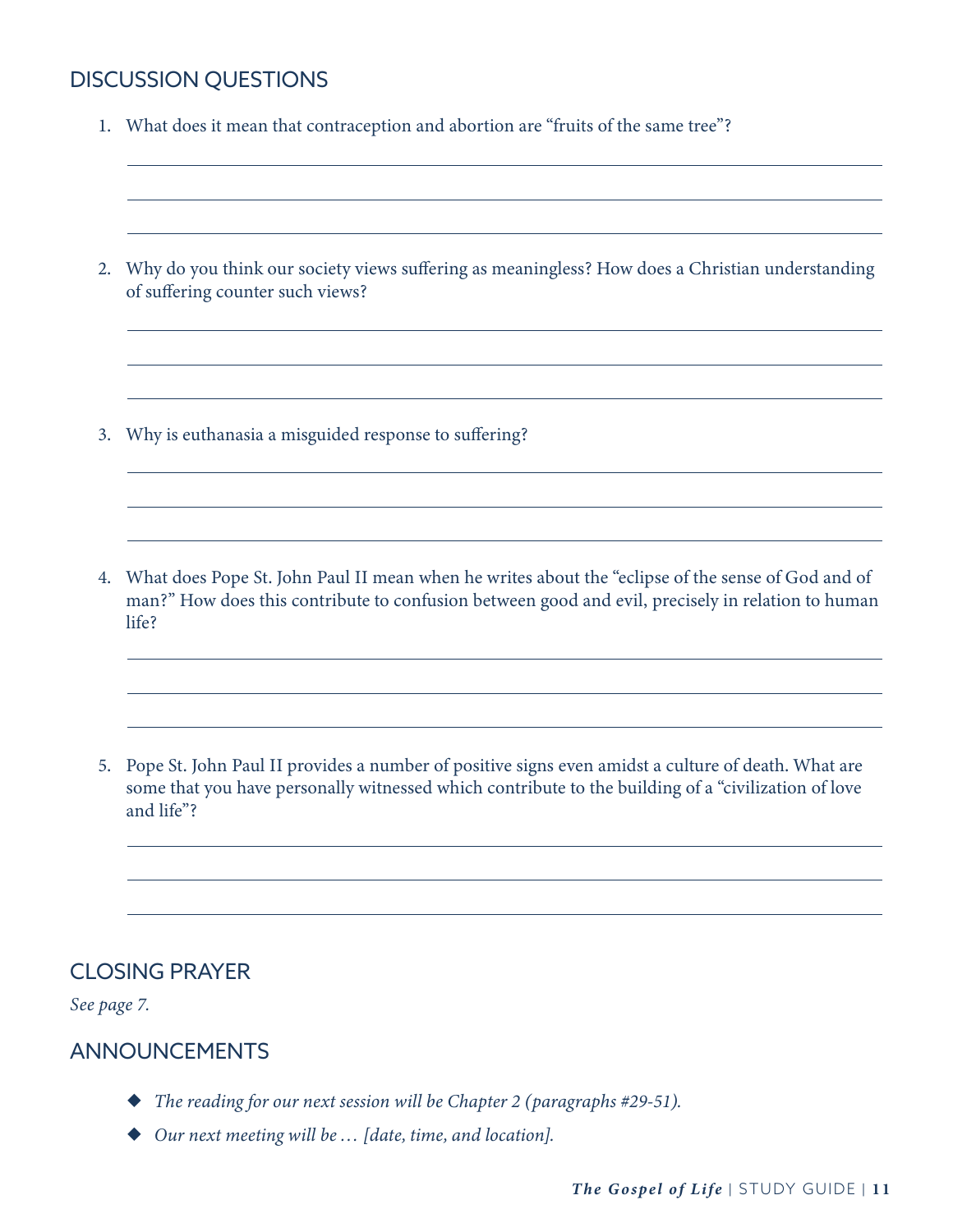# SESSION THREE

### *The Gospel of Life*: Chapter 2 The Christian Message Concerning Life

#### READING

*Chapter 2 (paragraphs #29-51)*

#### OPENING PRAYER

*See page 7.*

#### REVIEW / SUMMARY

*Invite one person to provide a brief summary of the readings for this session. This can be the group facilitator or any member of the group.*

#### SCRIPTURE READING

*Ask one member of the group to read the following Scripture passage aloud. When he or she is finished, take a few moments to silently reflect on the Scripture passage.*

#### *Luke 1:39-45*

[39] During those days Mary set out and traveled to the hill country in haste to a town of Judah, [40] where she entered the house of Zechariah and greeted Elizabeth. [41] When Elizabeth heard Mary's greeting, the infant leaped in her womb, and Elizabeth, filled with the holy Spirit, [42] cried out in a loud voice and said, "Most blessed are you among women, and blessed is the fruit of your womb. [43] And how does this happen to me, that the mother of my Lord should come to me? [44] For at the moment the sound of your greeting reached my ears, the infant in my womb leaped for joy. [45] Blessed are you who believed that what was spoken to you by the Lord would be fulfilled."

#### DISCUSSION QUESTIONS

1. How does Jesus' death on the Cross reveal the great value of human life?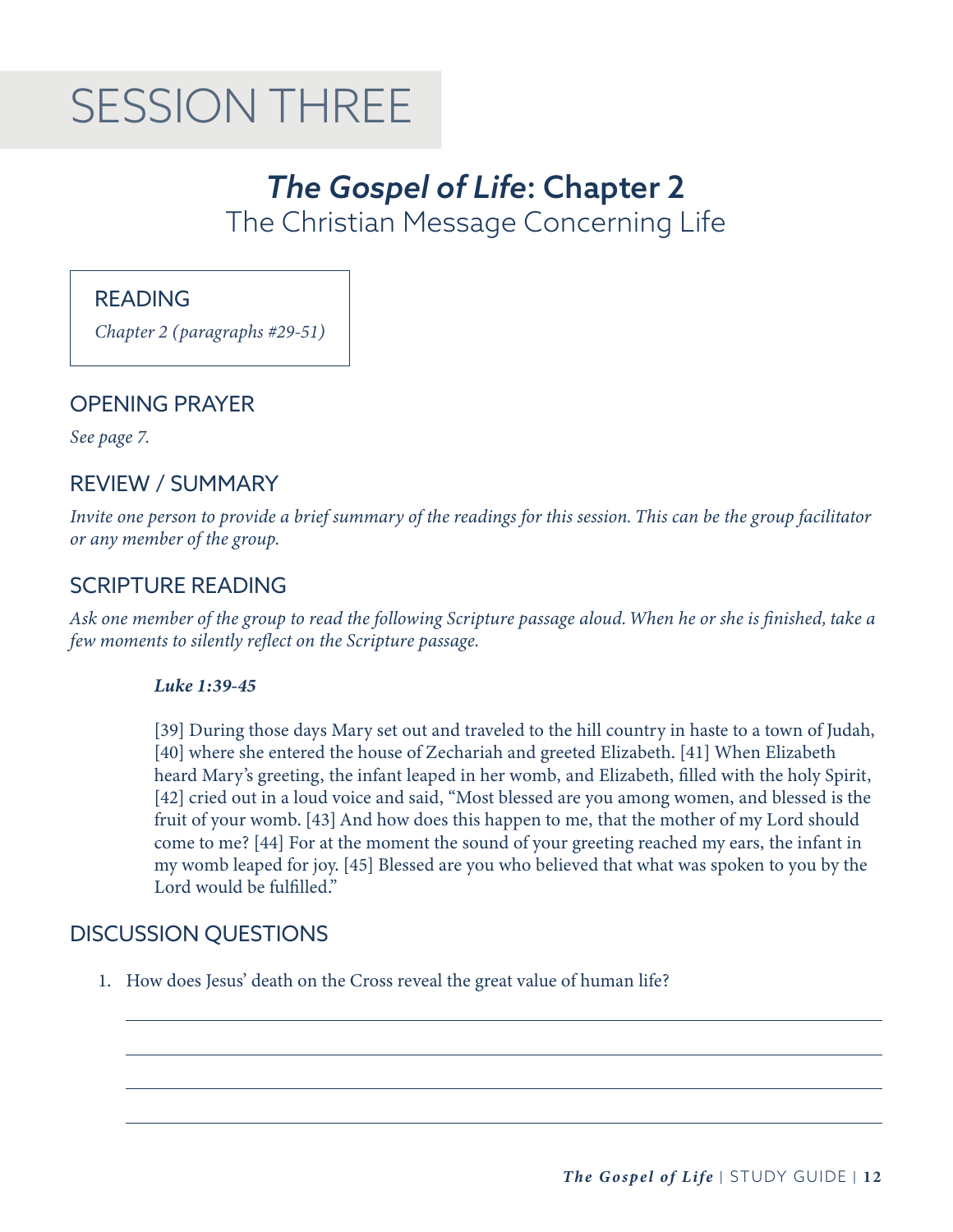|  |  | 2. Why is man considered the "crown" of all God's creation? |  |  |  |  |
|--|--|-------------------------------------------------------------|--|--|--|--|
|--|--|-------------------------------------------------------------|--|--|--|--|

3. How is the value and dignity of human life specifically linked to its beginning and end? How does this reality help us understand our earthly life?

4. Why aren't there specific calls in Scripture to protect life at its beginning and end? How does the Bible confirm our understanding of the value of life?

5. Jesus' death on the Cross "proclaims that *life finds its center, its meaning, and its fulfilment when it is given up.*" As God's children, we are also called to give of ourselves in love for our brothers and sisters. What are some ways that we can give our lives for others?

#### CLOSING PRAYER

*See page 7.*

- ¡ *The reading for our next session will be Chapter 3 (paragraphs #52-77).*
- ◆ *Our next meeting will be ...* [date, time, and location].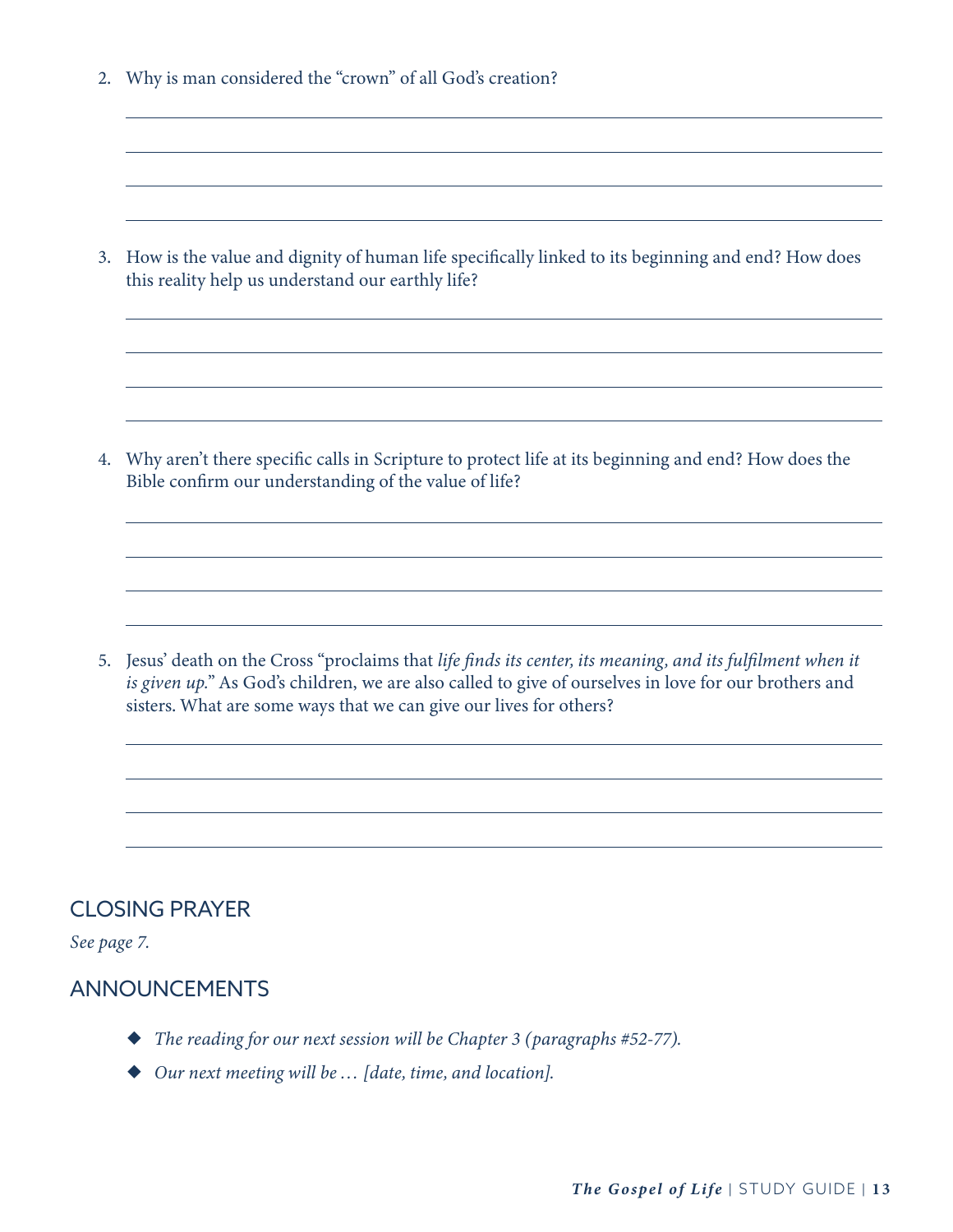### SESSION FOUR

### *The Gospel of Life*: Chapter 3 God's Holy Law

#### READING

*Chapter 3 (paragraphs #52-77)*

#### OPENING PRAYER

*See page 7.*

#### REVIEW / SUMMARY

*Invite one person to provide a brief summary of the readings for this session. This can be the group facilitator or any member of the group.*

#### SCRIPTURE READING

*Ask one member of the group to read the following Scripture passage aloud. When he or she is finished, take a few moments to silently reflect on the Scripture passage.*

#### *1 John 3:11-18*

[11] For this is the message you have heard from the beginning: we should love one another, [12] unlike Cain who belonged to the evil one and slaughtered his brother. Why did he slaughter him? Because his own works were evil, and those of his brother righteous. [13] Do not be amazed, [then,] brothers, if the world hates you. [14] We know that we have passed from death to life because we love our brothers. Whoever does not love remains in death. [15] Everyone who hates his brother is a murderer, and you know that no murderer has eternal life remaining in him. [16] The way we came to know love was that he laid down his life for us; so we ought to lay down our lives for our brothers. [17] If someone who has worldly means sees a brother in need and refuses him compassion, how can the love of God remain in him? [18] Children, let us love not in word or speech but in deed and truth.

#### DISCUSSION QUESTIONS

1. Why are God's commandments truly gifts?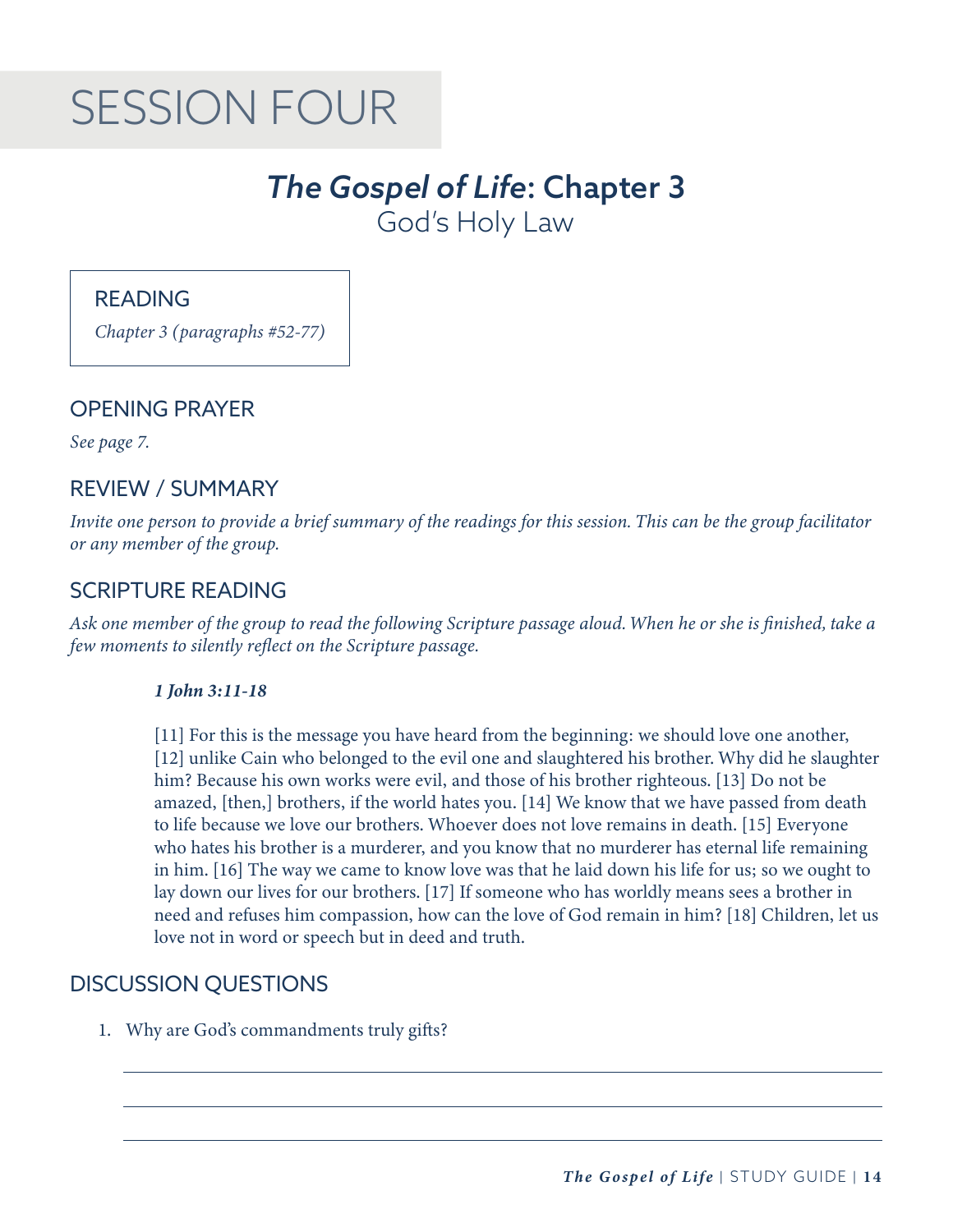2. What is the role and purpose of punishment? Why is the death penalty unnecessary in our modern society?

3. What is the difference between euthanasia and legitimate decisions to forego specific medical treatments?

4. Why are euthanasia and assisted suicide perversions of mercy and compassion? In light of our faith, what constitutes true compassion, and what does God ask of us as followers of Christ?

5. How are Christians called to respond to laws that legalize abortion or euthanasia? What is our responsibility to our brothers and sisters?

#### CLOSING PRAYER

*See page 7.*

- ¡ *The reading for our next session will be Chapter 4 (paragraph #78-102).*
- ◆ *Our next meeting will be ...* [date, time, and location].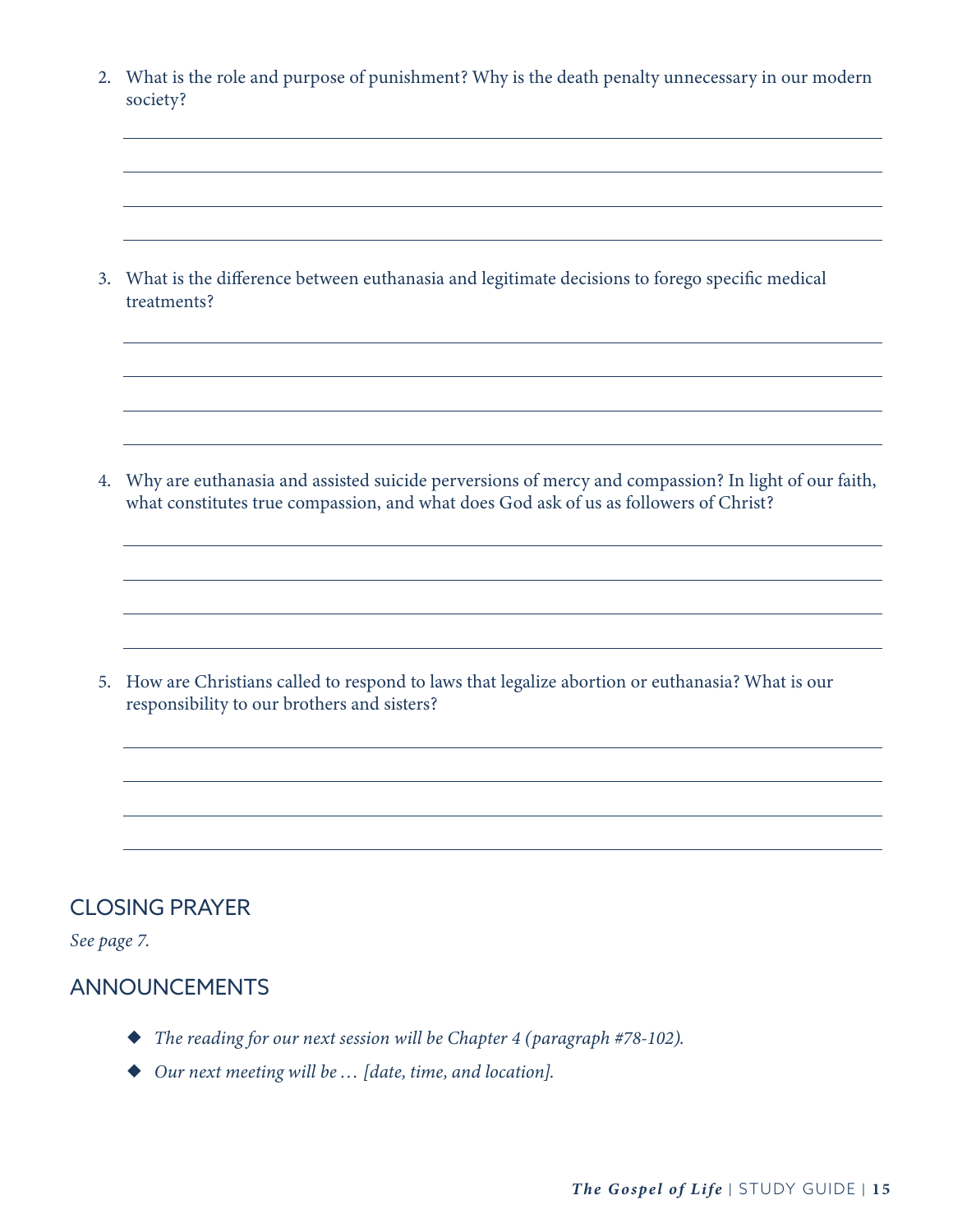### SESSION FIVE

### *The Gospel of Life*: Chapter 4 For a New Culture of Human Life

#### READING

*Chapter 4 (paragraphs #78-102)*

#### OPENING PRAYER

*See page 7.*

#### REVIEW / SUMMARY

*Invite one person to provide a brief summary of the readings for this session. This can be the group facilitator or any member of the group.*

#### SCRIPTURE READING

*Ask one member of the group to read the following Scripture passage aloud. When he or she is finished, take a few moments to silently reflect on the Scripture passage.*

#### *Psalm 139:1-16*

[1] LORD, you have probed me, you know me: [2] you know when I sit and stand; you understand my thoughts from afar. [3] You sift through my travels and my rest; with all my ways you are familiar. [4] Even before a word is on my tongue, LORD, you know it all. [5] Behind and before you encircle me and rest your hand upon me. [6] Such knowledge is too wonderful for me, far too lofty for me to reach. [7] Where can I go from your spirit? From your presence, where can I flee? [8] If I ascend to the heavens, you are there; if I lie down in Sheol, there you are. [9] If I take the wings of dawn and dwell beyond the sea, [10] Even there your hand guides me,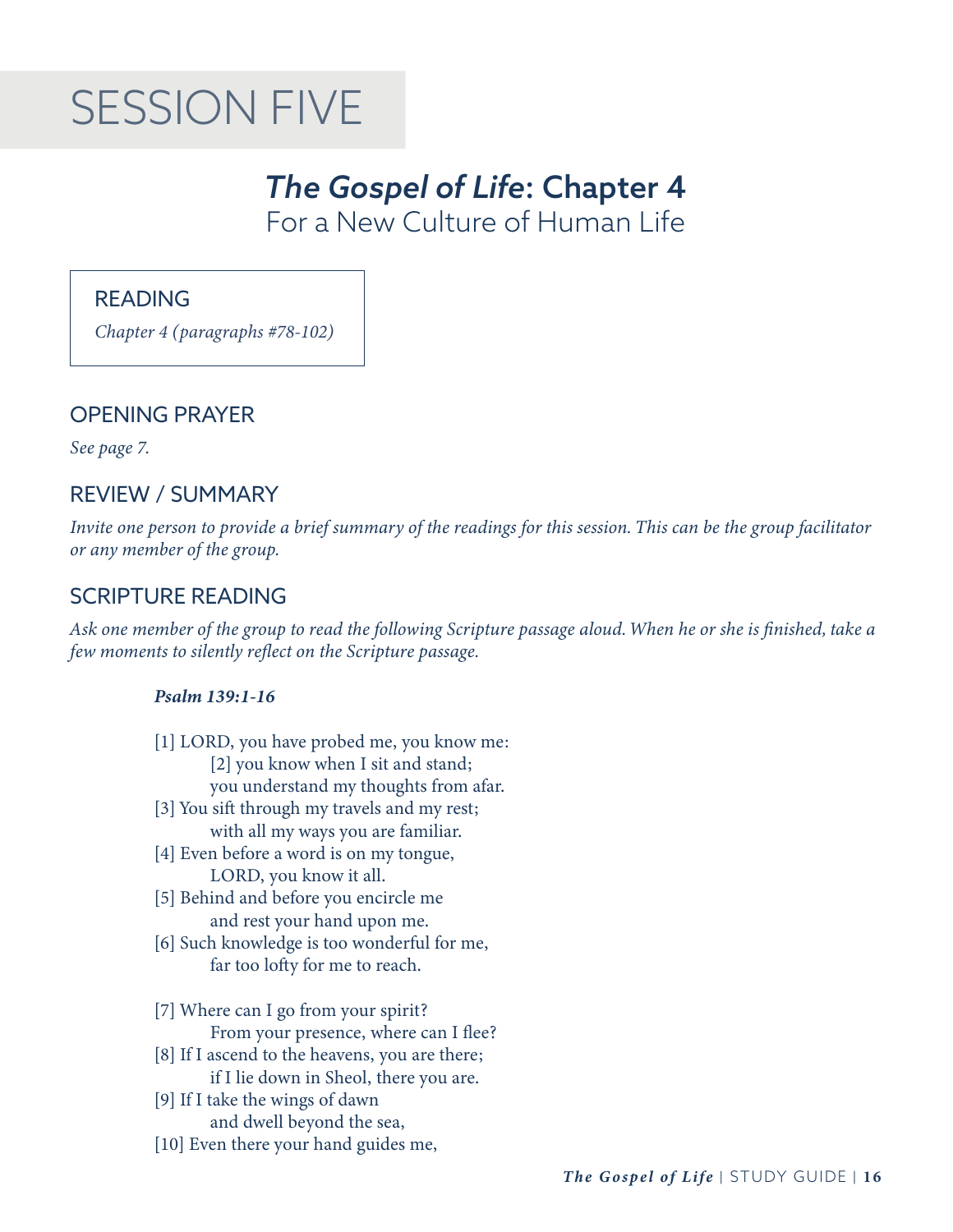your right hand holds me fast.

- [11] If I say, "Surely darkness shall hide me,
- and night shall be my light"— [12] Darkness is not dark for you, and night shines as the day. Darkness and light are but one.
- [13] You formed my inmost being; you knit me in my mother's womb.
- [14] I praise you, because I am wonderfully made; wonderful are your works! My very self you know.
- [15] My bones are not hidden from you, When I was being made in secret, fashioned in the depths of the earth.
- [16] Your eyes saw me unformed; in your book all are written down; my days were shaped, before one came to be.

#### DISCUSSION QUESTIONS

1. What is the "contemplative outlook" which Pope St. John Paul II says is the first step to proclaiming the Gospel of life?

2. What are the various forms that Pope St. John Paul II identifies as celebrations of the Gospel of life?

3. What is the role of the family in building a culture of life? How does the family model and exemplify the values of care for life and the celebration of the Gospel of life?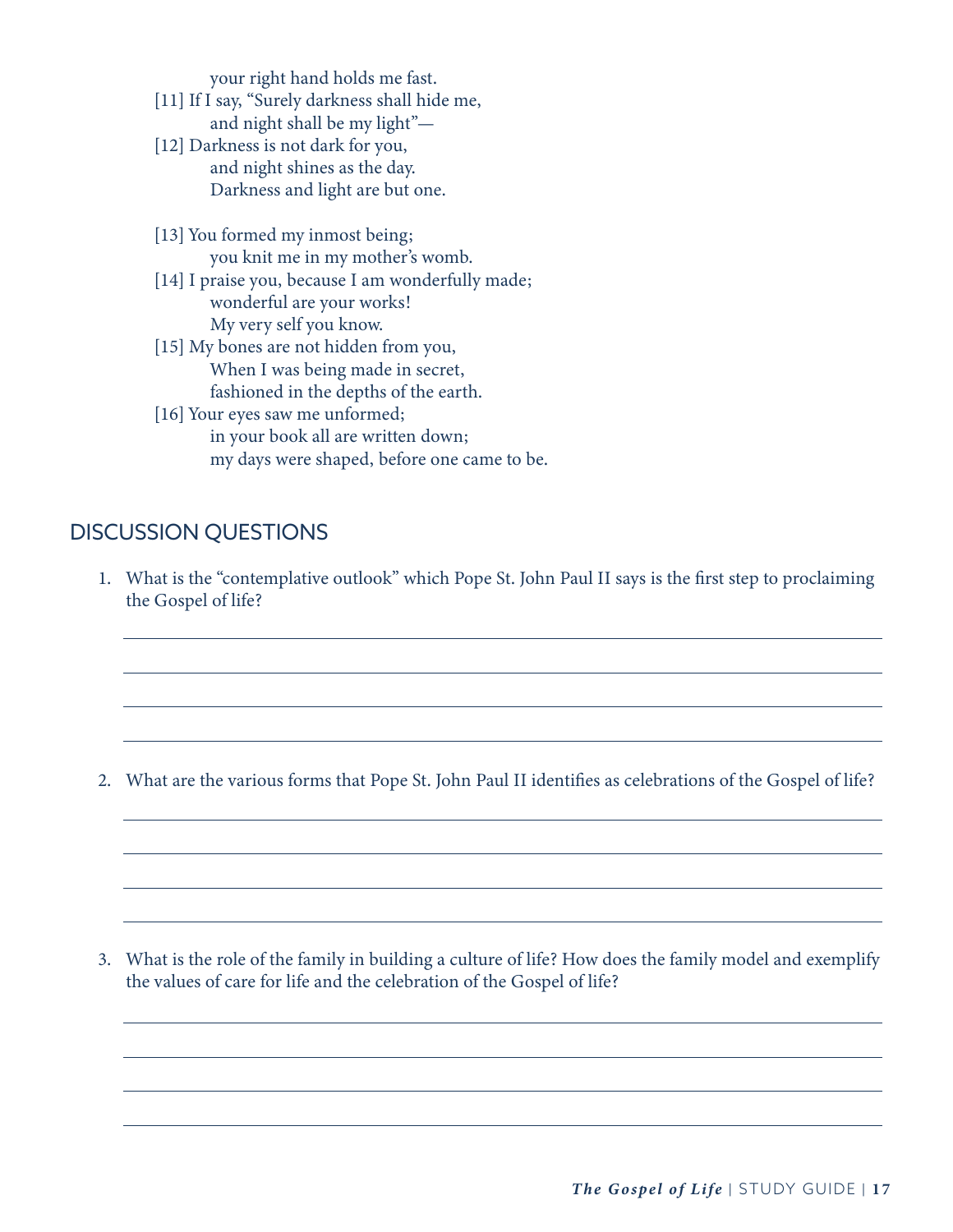4. What are some of the steps identified by Pope St. John Paul II that need to be taken in order to form consciences with regard to the value of every human life?

5. What is the unique role of women in transforming the culture? What is Pope St. John Paul II's message to women who suffer from having had an abortion?

#### CLOSING PRAYER

*See page 7.*

- ¡ *The reading for our next session will be the Conclusion (paragraphs #103-105).*
- ¡ *Our next meeting will be . . . [date, time, and location].*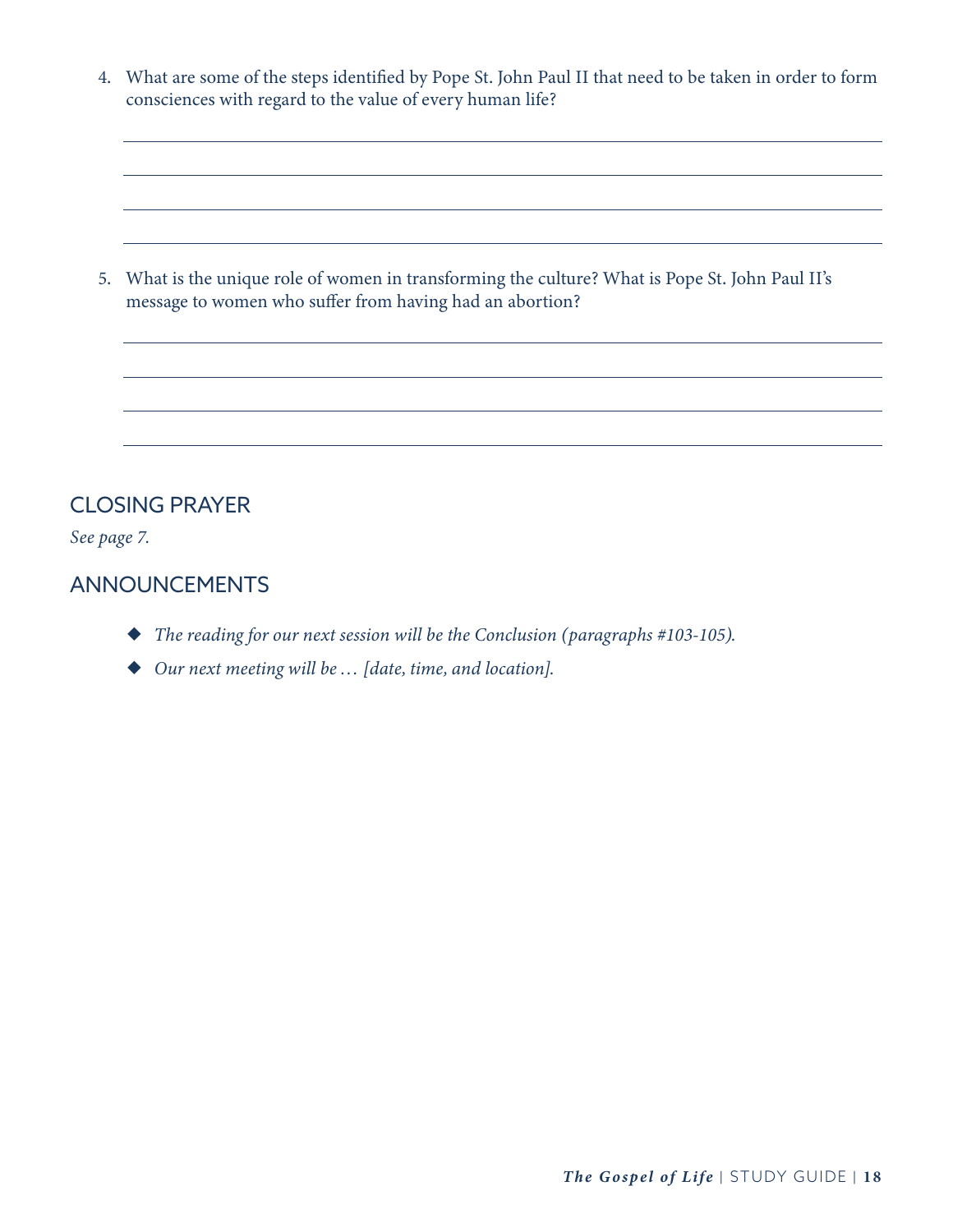

### *The Gospel of Life*: Conclusion

READING

*Conclusion (paragraphs #102-105)*

#### OPENING PRAYER

*See page 7.*

#### REVIEW / SUMMARY

*Invite one person to provide a brief summary of the readings for this session. This can be the group facilitator or any member of the group.*

#### SCRIPTURE READING

*Ask one member of the group to read the following Scripture passage aloud. When he or she is finished, take a few moments to silently reflect on the Scripture passage.*

#### *Revelation 12:1-6*

[1] A great sign appeared in the sky, a woman clothed with the sun, with the moon under her feet, and on her head a crown of twelve stars. [2] She was with child and wailed aloud in pain as she labored to give birth. [3] Then another sign appeared in the sky; it was a huge red dragon, with seven heads and ten horns, and on its heads were seven diadems. [4] Its tail swept away a third of the stars in the sky and hurled them down to the earth. Then the dragon stood before the woman about to give birth, to devour her child when she gave birth. [5] She gave birth to a son, a male child, destined to rule all the nations with an iron rod. Her child was caught up to God and his throne. [6] The woman herself fled into the desert where she had a place prepared by God.

#### DISCUSSION QUESTIONS

1. According to the encyclical, what does the motherhood of Mary reveal about the motherhood of the Church?